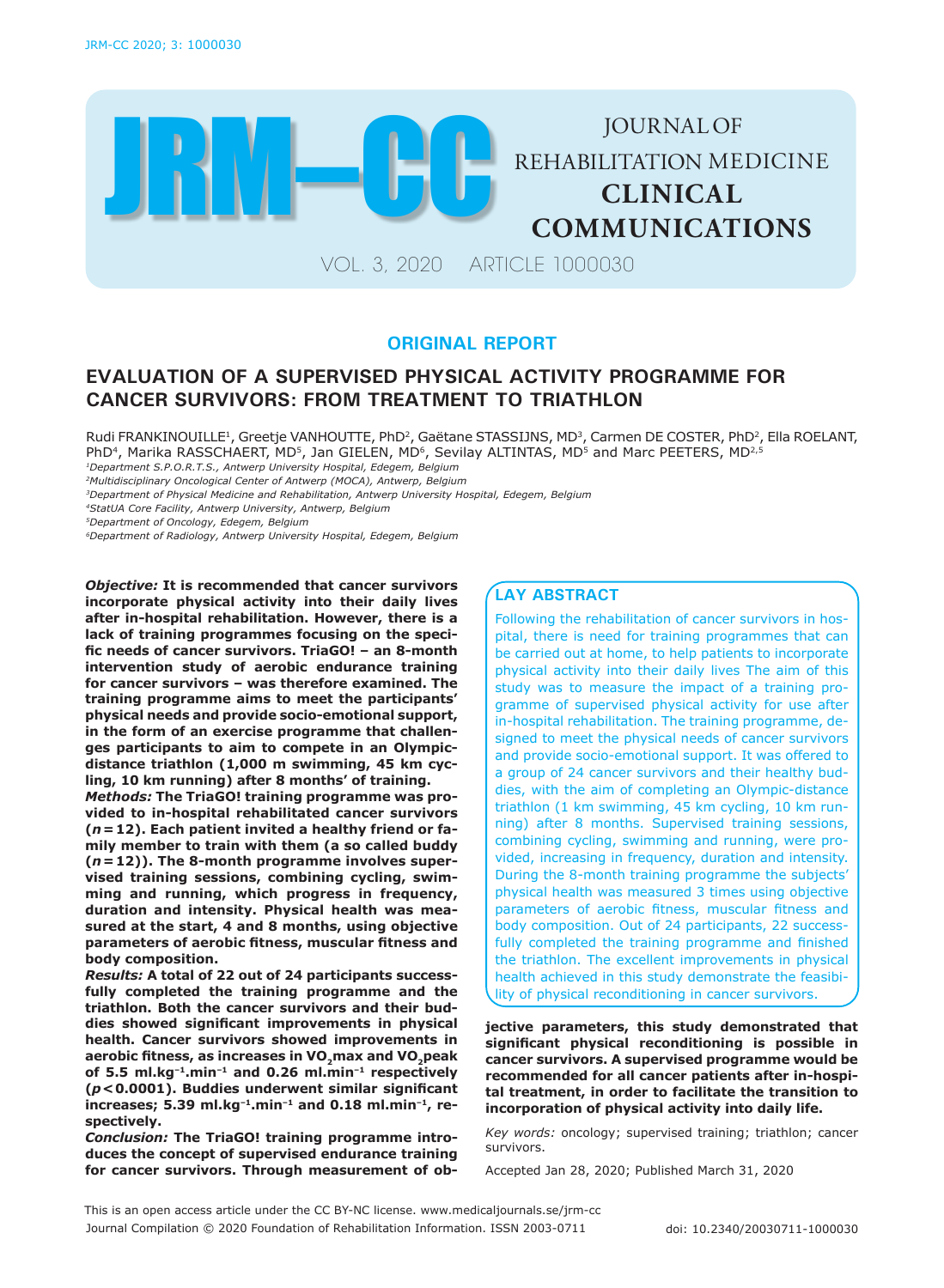### JRM-CC 2020; 3: 10000030

Correspondence address: Vanhoutte Greetje, Multidisciplinary Oncological Center of Antwerp (MOCA), Antwerp, Belgium. E-mail: Greetje. vanhoutte@uza.be

A dvances in cancer treatment have led to increased sur-<br>vival rates, as more people are cured of their disease or receive a favourable prognostic outcome. Hence, there is an increasing number of cancer survivors who have to deal with the harmful and persistent adverse effects of cancer and its treatment, which may affect their quality of life. Cancer survivors are consequently at increased risk of developing other chronic diseases, such as cardiovascular disease (1–3). Physical reconditioning is therefore recommended for cancer survivors. Oncology rehabilitation includes a wide range of therapies designed to build strength and endurance, to regain independence, reduce stress and maintain the energy to participate in daily activities.

The benefit of exercise interventions for cancer survivors is increasingly clear, and strongly supports the implementation of exercise in oncology rehabilitation programmes (4–7). Physical activity (PA) improves functional outcomes, relieving individual symptoms, improving the return-to-work potential, and, specifically, PA is associated with a reduction in cancer recurrence and an increase in survival (8–12). However, it remains unclear to whom, how and where exercise plans should be provided (13). The majority of oncology rehabilitation programmes are implemented while the patient is in hospital, and, after this period, patients are commonly advised to attend a sports club for further physical rehabilitation.

The worldwide availability of worldwide rehabilitation services is limited and currently no standardized model for oncological rehabilitation exists. Exercise programmes for cancer survivors, similar to cardiac rehabilitation programmes, have been shown to result in a 14% improvement in cardiorespiratory fitness in patients who have been treated for breast cancer (14).

Clinically relevant improvements in cardiorespiratory fitness related to PA are expressed as increases in peak oxygen uptake  $(VO_{2peak})$  and maximum oxygen uptake (VO<sub>2max</sub>) that have prognostic value (15). Muscular strength, as a strong predictor of mortality (16), is correlated with the risk of falls and fractures in cancer survivors (17). Also, there is promising evidence that weight management is associated with prevention of downstream sequelae in post-therapy cancer survivors (18).

In our experience, rehabilitated cancer patients often have difficulty in finding organized training programmes that focus on their specific needs, such as: continuation of the hospital rehabilitation programme; training provided in a location away from a health or sports club; training together with other patients; focussing on improving physical condition and quality of life.

To address this difficulty, the oncology department of the University Hospital Antwerp and AZ-Monica set up a programme called TriaGO!. This initiative proposes an



intermediate path between in-hospital outpatient, structured, post-treatment rehabilitation and the recommended independent exercise. TriaGO! offers cancer survivors a supervised programme of aerobic endurance training for a period of 8 months, with the aim of completing an Olympic-distance triathlon (ODT) (i.e. 1,000 m swimming, 45 km cycling and 10 km running).

The aim of this study was to determine whether a supervised aerobic training programme, TriaGO!, can safely improve aerobic fitness in a group of cancer survivors. This study also explores the potential benefit of including healthy friends or family members to train alongside the cancer survior (so called buddies). The design of TriaGO! addresses outcomes of importance with respect to exercise in cancer survivors: aerobic fitness, muscular fitness, body composition, safety, adherence, social aspects, and quality of life. The training programme was assessed with a group of rehabilitated cancer survivors and a group of buddies.

### **METHODS**

# *Study design and setting*

TriaGO! is an 8-month intervention study of a group of rehabilitated cancer survivors patients and a group of buddies. Supervised exercise sessions are provided in a group, individually, or together with a personal buddy, and progress over time in frequency, duration and intensity. The ultimate goal is to participate in and accomplish an ODT in Knokke, Belgium. Professional guidance during training sessions was provided by a level A triathlon coach, assisted by a level B triathlon coach with a level A degree in swimming (VTS Flemish Coach School) and Polar V800 sports watches to collect data on training intensity (speed, heart rate). Screening of each participant was performed at the Department S.P.O.R.T.S., a study centre located at the University Hospital Antwerp.

### *Ethical approval*

Ethical approval (B300201526566/UZA: EC 15/47/502) was provided by the ethics committee of Antwerp University Hospital. All participants provided informed written consent prior to study entry.

#### *Participant recruitment*

A total of 210 cancer survivors were invited by a written letter to a meeting about joining the TriaGO! programme. The meeting explaining the project was attended by 37 cancer survivors, of whom 22 stated an interest in participating. After the first eligibility check and the sportmedical screening, 12 cancer survivors were selected for participation and invited a healthy friend or family member to become a buddie.

#### *Eligibility criteria*

Initial eligibility criteria were: the absence of relevant medical history not related to cancer; a clear personal motivation and willingness to undergo an endurance training programme; and designation of a motivated personal buddy. This selection resulted in a total of 14 cancer survivors.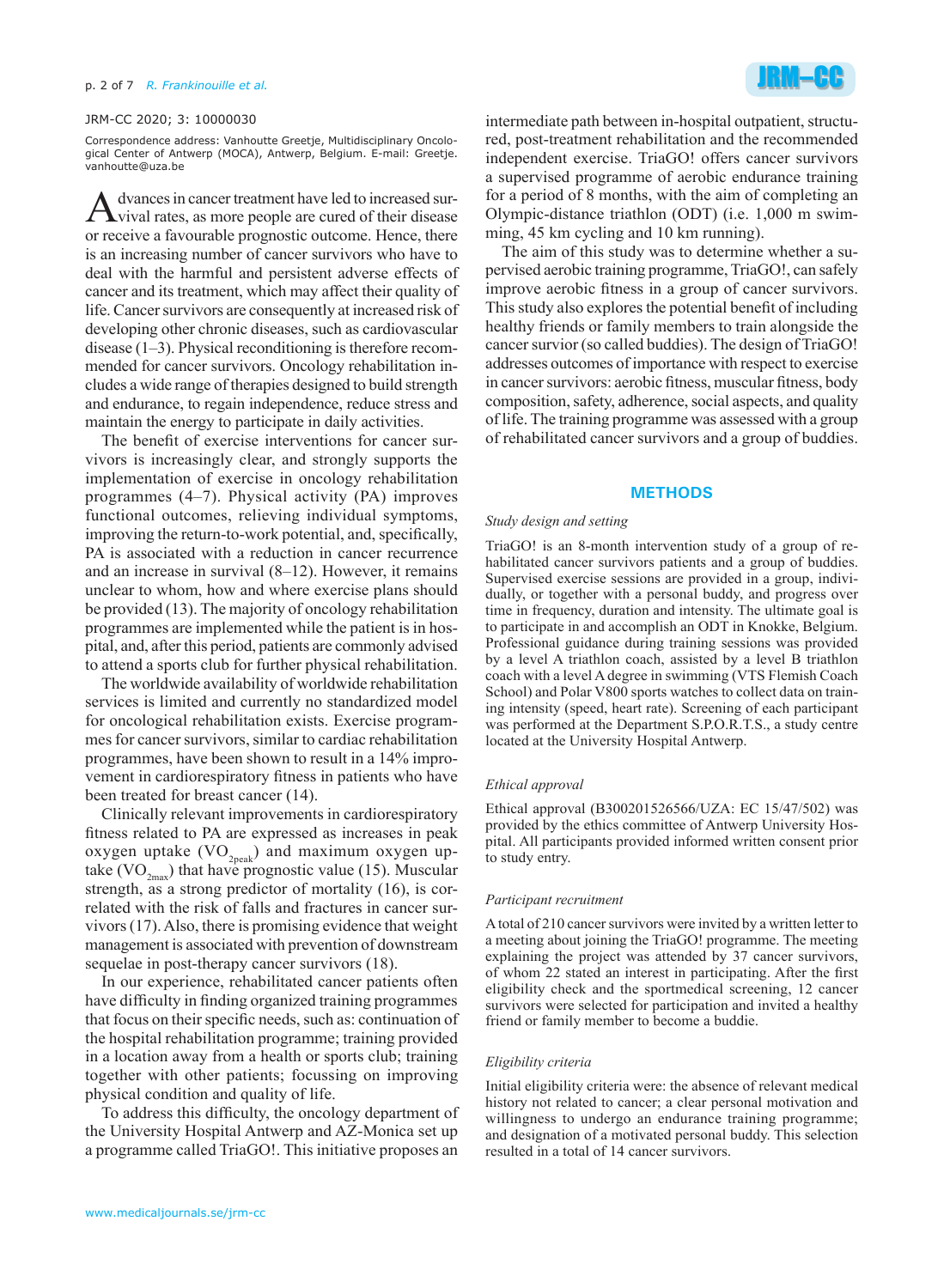



**Fig. 1.** Physical evaluation and test results at inclusion, baseline evaluation and intermediate physical evaluation. Inclusion variables used to measure: body composition (*orange*), aerobic fitness (*blue*) and muscular fitness (*green*). CPET: cardiopulmonary exercise testing; VASO: VASO: Vlaamse Aanbeveling Sportmedisch Onderzoek; BMI: body mass index; ECG: electrocardiography; VO<sub>20084</sub>: peak oxygen uptake; VO<sub>2max</sub>: maximum oxygen uptake.

## *Sports medical screening*

Inclusion of all participants (both cancer survivors and buddies) was dependent on the sports medical screening, based on the Vlaamse Aanbeveling Sportmedisch Onderzoek (VASO) protocol, according to the Flemish Sports Physicians guidelines, cardiopulmonary exercise testing (CPET), and body composition measures. **Fig. 1** shows details of these tests. The VASO protocol includes a rest-ECG (Schiller), a lung function test on the MIR Spirobank, resulting in forced vital capacity and Tiffeneau index, body mass index (BMI) (height (Seca, FysioSupplies.be), weight (CAE, care solutions, Schelle, Belgium) and a functional examination by a sports physician. During a 3-min progressive maximal CPET on a cyclo-ergometer (Lode Excalibur, Samcon BVBA, Melle, Belgium), measurements of both the cardiovascular and respiratory system were collected: ECG (Schiller, Arseus Medical, Bornem, Belgium),  $VO_{2max}$ and VO<sub>2peak</sub> (Geratherm Ergostik, Accuramed BVBA, Halen, Beldium), blood lactate (EKF Diagnostics Lameris, Accuramed BVBA, Halen, Beldium) Wmax and relative power (W/kg). Sex-specific CPET indices were used for the cycling protocol: starting at 40 W, increasing each 3' with half of their body weight, with a maximum increase of 30 W for women and 40 W for men. The running protocol was tailored according to individual running experience. In case of limited or no running experience, the initial walking speed was 5.4 km/h, the first running stage was 8 km/h, with an increase of 1 km/h evey 3 min. In case of running experience of more than 8 weeks, the incremental increase every 3 min was 1.5 km/h.

When ECG irregularities were recorded, further investigations were performed at the cardiology unit to ensure safe inclusion. Two buddies were excluded based on medical findings (Brugada-syndrome and vascular abnormalities) and were replaced by 2 healthy buddies prior to the start of the study.

## *Baseline and intermediate tests*

Physical condition was evaluated by cycling and running tests at 3 time-points: before the start of the endurance training programme (baseline), after 4 months training, and after 8 months training.

Aerobic fitness and muscular fitness were captured by CPET and treadmill tests, measuring  $VO_{2max}$ ,  $VO_{2peak}$ ,  $W_{max}$ ,  $W/kg$ , maximum speed (treadmill (H/P Cosmos)). There was a minimum interval of 2 days between cycling and running tests. Body composition was determined by measuring BMI, waist circumference and fat mass (skinfold: Harpenden Skinfold Caliper – Durnin and Womersley formula). Fig. 1 illustrates the order of tests.



Fig. 2. Training programme design. Timeline of TriaGO! training sessions from inclusion to Olympic-distance triathlon (ODT), showing frequency per week (/w), intermediate races (*coloured boxes: see key*), and intermediate tests at 4 and 8 months after baseline. w: week; OWS: open-water swim.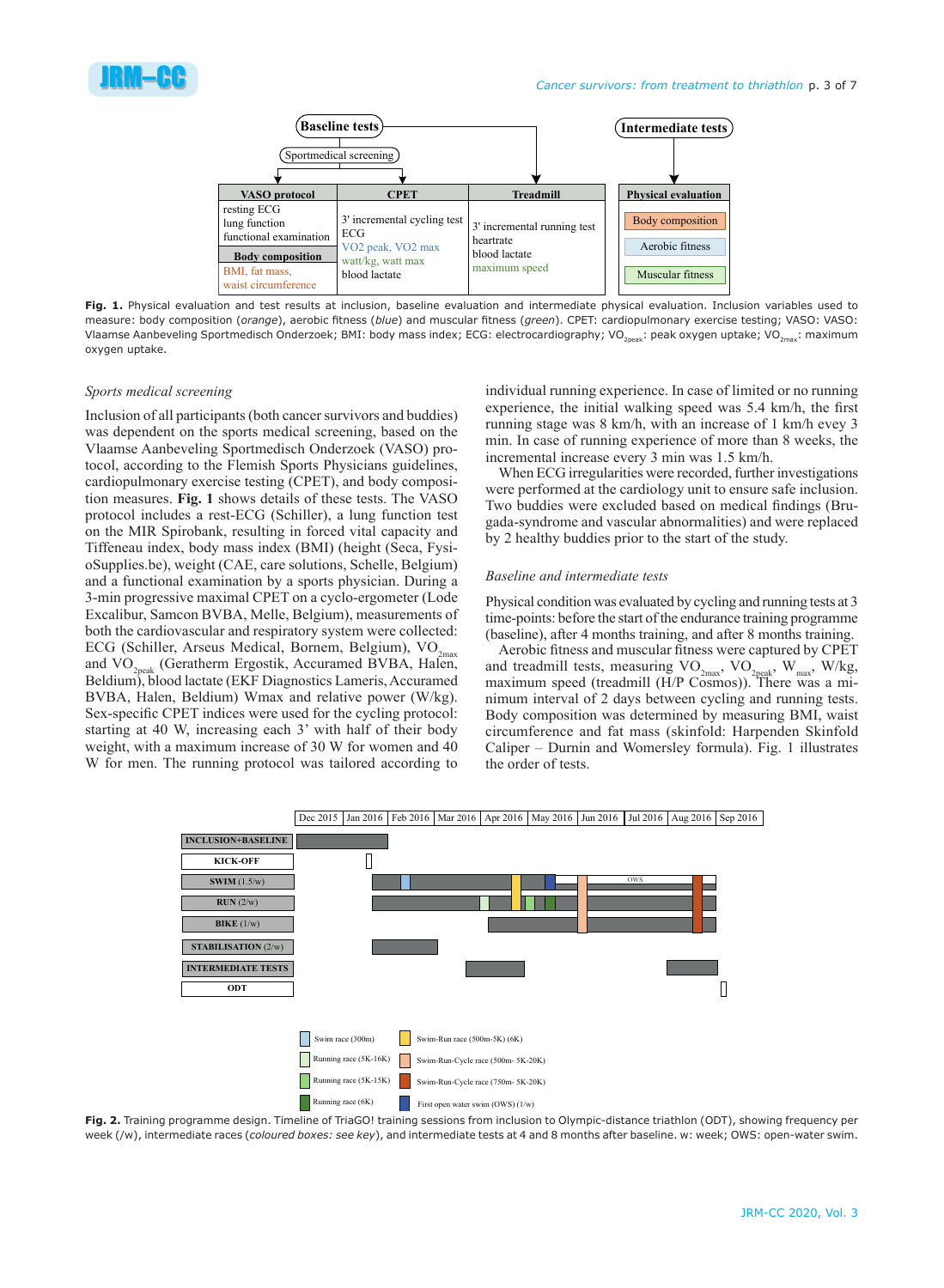#### p. 4 of 7 *R. Frankinouille et al.*



**Fig. 3.** CONSORT (Consolidated Standards of Reporting Trials) flow diagram of progress through the phases of participant inclusion and screening. CPET: cardiopulmonary exercise testing; VASO: Vlaamse Aanbeveling Sportmedisch Onderzoek.

#### *Training programme*

The TriaGO! training programme was started with 24 participants (12 cancer survivors and 12 buddies) in January 2016, with the endpoint being an ODT in September 2016. After inclusion and baseline tests the swim and run training sessions commenced, together with stabilization exercises. Cycle training sessions commenced later, in April 2016. **Fig. 2** illustrates the design of the training programme, the intermediate tests, and intermediate races. Races and supervised training sessions are undertaken in group together with buddies. Every participant receives also an individual training scheme and is free to train together with the buddie or alone. Training schedules



took into account subject's lactate threshold, heart rate and maximum speed.

After completing the ODT all participants filled in a questionnaire about their quality of life. A short survey was carried out 2 years after the ODT, to determine the PA of all cancer survivor participants at that time.

### *Statistical analysis*

Means and standard deviations (SD) of the outcomes are reported at different time-points. Progression over time (baseline, 4 months, 8 months) for all variables was evaluated for each group (cancer survivors and buddies).  $VO_{2max}$  and  $W_{max}$  were transformed into valid norms for males and females, according to the Shvartz-Reibold score (SR-score) (19) and Kuipers' index (20), respectively.

For all outcomes, a linear mixed model was fitted, using individual as a random intercept to correct for repeated measurements of the same person. Sex, time and group were used as fixed affects in the analysis. Time was entered as a categorical variable. For each of the models it was first tested whether the interaction was significant. If not, this was removed and the model was refitted. If time was significant 2×2 *post hoc* tests were used to compare the 3 different time-points, and adjusted *p*-values with Tukey correction for multiple testing were reported. R 3.3.2 (Microsoft open source) and SAS 9.4 (Analytics Software & Solutions, UK) were used for statistical analysis. Measured outcomes (body composition, muscular fitness and aerobic fitness) were recorded at the different time-points to demonstrate the change over time. Values are expressed as a ratio compared to baseline expressed as percentage.

# **RESULTS**

### *Population characteristics*

A Consolidated Standards of Reporting Trials (CONSORT) flow diagram for participants is shown in **Fig. 3**. Out of the 24 participants, a total of 22 successfully completed the training programme and finished the ODT. One buddy broke an arm during a cycling session in the final stage and another buddy withdrew voluntarily due to family issues.



**Fig. 4.** Change in outcomes in cancer survivors and buddies over time, by category: (A) body composition, (B) aerobic fitness, and (C) muscular fitness, during the intermediate physical tests, showing ratios compared to baseline expressed as percentage. m: months; BMI: body mass index; VO<sub>2peak</sub>: peak oxygen uptake; VO<sub>2max</sub>: maximum oxygen uptake; SR-score: Shvartz-Reibold score. Solid lines: cancer survivors; dashed lines: buddies.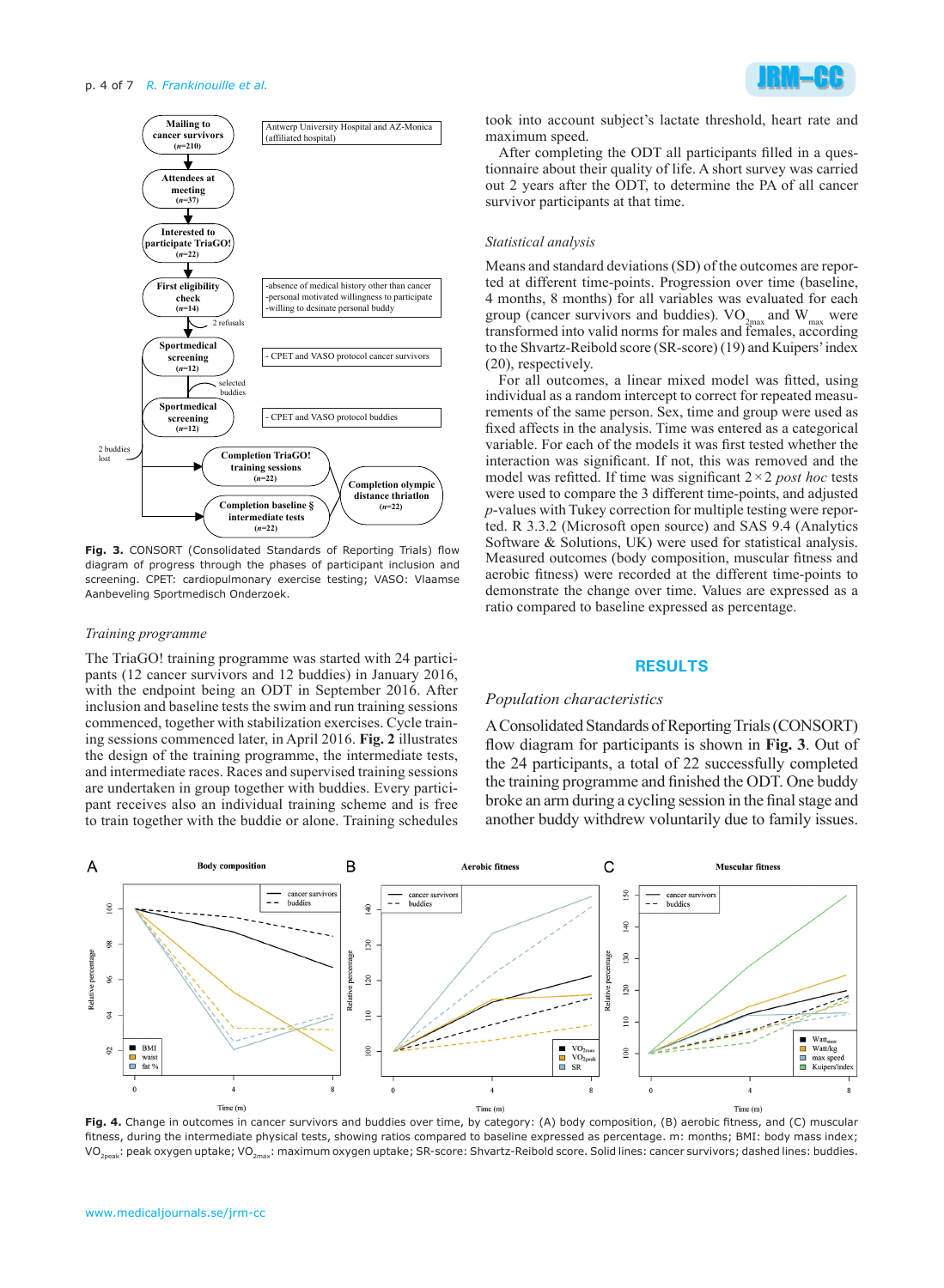

| <b>Table I.</b> Participants' characteristics $(n=12)$ |  |  |
|--------------------------------------------------------|--|--|
|--------------------------------------------------------|--|--|

|                                   | Cancer survivors | <b>Buddies</b> |  |  |
|-----------------------------------|------------------|----------------|--|--|
| Cancer history, n                 |                  |                |  |  |
| <b>Breast</b>                     | 9                |                |  |  |
| Colorectal                        | $\overline{2}$   |                |  |  |
| Carcinoid                         | $\mathbf{1}$     |                |  |  |
| Cancer treatment                  |                  |                |  |  |
| Surgery                           | 1                |                |  |  |
| Surgery/chemotherapy              | 3                |                |  |  |
| Surgery/chemotherapy/radiation    | 8                |                |  |  |
| Median time post treatment, years | 2.1              |                |  |  |
| SR-score, n                       |                  |                |  |  |
| Weak                              | $\mathbf{1}$     | 1              |  |  |
| Very moderate                     | 1                | 2              |  |  |
| Moderate                          | 3                | $\overline{2}$ |  |  |
| Average                           | 3                | $\overline{2}$ |  |  |
| Good                              | 2                | $\overline{2}$ |  |  |
| Very good                         | $\mathbf{1}$     | $\overline{2}$ |  |  |
| Excellent                         | $\mathbf{1}$     | $\mathbf{1}$   |  |  |
| Median age, years                 | 47               | 40.5           |  |  |
| Kuipers' index, n                 |                  |                |  |  |
| Weak                              | $\overline{4}$   | 3              |  |  |
| Very moderate                     | 6                | 3              |  |  |
| Moderate                          | 1                | 5              |  |  |
| Average                           | $\mathbf{1}$     | $\mathbf{1}$   |  |  |
| Good                              | $\Omega$         | $\Omega$       |  |  |
| Very good                         | $\Omega$         | $\Omega$       |  |  |
| Excellent                         | 0                | 0              |  |  |
| Sex, male/female, n               | 3/9              | 4/8            |  |  |

Cancer-related characteristics of cancer survivors (cancer history, treatment and post-treatment median time at start of training), and performance parameters (SR-score and Kuipers' index) at baseline for all participants, both cancer survivors and buddies

Participant's characteristics at baseline are shown in **Table I**. Physical condition at baseline related to aerobic fitness, expressed as SR-score, was moderate to average (mean score 3.91) for cancer survivors, and average (mean score 4) for buddies. The Kuipers' index, related to muscular fitness, was weak to very moderate (mean index 1.92) for cancer survivors and very moderate to moderate for buddies (mean index 2.33).

## *Physical performance*

Changes in body composition, aerobic fitness and muscular fitness for both groups are shown in **Table II**. There was no significant difference in change over time of the measured outcomes between the groups (*p*-value interaction time and group  $>0.05$  for all variables). However, there was a significant evolution over time of the physical condition of both cancer survivors and buddies (*p*-value time <0.05 for all variables). Table II reports the adjusted *p*-values for each of the  $2 \times 2$  comparisons of the 3 time-points, and demonstrates a global improvement, as there were significant differences in mean values between baseline and endpoint after 8 months' training (right-hand column: 0 vs 8 m).

A global improvement in body composition was observed in cancer survivors, as a reduction in BMI of 0.97 kg/m<sup>2</sup> , reduction in waist circumference of 7.54 cm, and reduction in fat mass of 2.13%. For buddies, similar reductions occurred  $(0.46 \text{ kg/m}^2, 6.05 \text{ cm and } 1.52\%,$ respectively). The model found that these changes are overall (no distinction between groups) estimated as 0.72 (95% CI 0.20, 1.24), 7.08 (95% CI 4.47, 9.70) and 1.90% (95% CI 0.85, 2.95), respectively. No significant differences were observed for body composition when comparing 4 months with 8 months. Progression over time for all outcomes reflecting body composition are shown in **Fig. 4**A, expressed as percentage as a ratio compared with baseline.

Global improvement in aerobic fitness, as estimated from the model, comprises increases of  $VO_{2<sub>max</sub>}$  and VO<sub>2peak</sub> of 5.55 ml.kg<sup>-1</sup>.min<sup>-1</sup> (95% CI 3.69, 7.40) and 0.26

**Table II.** Physical evaluation. Measured outcomes (mean (SD) at 3 time-points (baseline, 4 months, and 8 months) for both cancer survivors and buddies.

|                                          | <b>Baseline</b>                  |                             |                                  | 4 months                    |                                  | 8 months                          |                                                | Global        |                                        | Adjusted p-value |         |  |
|------------------------------------------|----------------------------------|-----------------------------|----------------------------------|-----------------------------|----------------------------------|-----------------------------------|------------------------------------------------|---------------|----------------------------------------|------------------|---------|--|
|                                          |                                  |                             |                                  |                             |                                  |                                   | improvement<br>baseline vs<br>endpoint         |               |                                        |                  |         |  |
| Physical<br>evaluation                   | Cancer<br>survivors<br>Mean (SD) | <b>Buddies</b><br>Mean (SD) | Cancer<br>survivors<br>Mean (SD) | <b>Buddies</b><br>Mean (SD) | Cancer<br>survivors<br>Mean (SD) | <b>Buddies</b><br>Mean (SD)       | Cancer<br>survivors, Buddies,<br>$\frac{0}{0}$ | $\frac{0}{0}$ | $0$ vs $8$ m $0$ vs $4$ m $4$ vs $8$ m |                  |         |  |
| Body composition                         |                                  |                             |                                  |                             |                                  |                                   |                                                |               |                                        |                  |         |  |
| BMI, $kg/m2$                             | 25.49 (4.06)                     | 24.96 (4.78)                |                                  | 25.09 (3.52) 24.17 (4.14)   |                                  | 24.53 (3.22) 24.28 (4.01)         | 0.97                                           | 0.46          | 0.0044                                 | 0.3229           | 0.1382  |  |
| Waist                                    |                                  |                             |                                  |                             |                                  |                                   |                                                |               |                                        |                  |         |  |
| circumference, cm                        |                                  | 89.75 (11.9) 89.17 (11.42)  | 86.14 (8.56) 80.56 (7.81)        |                             |                                  | 82.21 (8.96) 79.45 (6.12)         | 7.54                                           | 6.05          | < 0.0001 < 0.0001                      |                  | 0.3965  |  |
| Fat mass, %                              | 33.42 (5.12)                     | 29.82 (6.53)                |                                  | 30.84 (5.14) 27.39 (8.46)   |                                  | 31.29 (4.54) 27.76 (7.13)         | 2.13                                           | 1.52          | 0.0002                                 | 0.0001           | 0.667   |  |
| Aerobic fitness                          |                                  |                             |                                  |                             |                                  |                                   |                                                |               |                                        |                  |         |  |
| VO <sub>2mav</sub> , ml/kg/min 31.53 (7) |                                  | 35.92 (8.28)                |                                  | 34.55 (5.66) 40.22 (8.08)   |                                  | 37.45 (5.44) 42.36 (9.79)         | 5.93                                           | 5.39          | < 0.0001                               | 0.0003           | 0.0156  |  |
| $VO2peak$ , ml/min                       | 2.31(0.62)                       | 2.62(0.64)                  | 2.47 (0.53) 2.75 (0.54)          |                             | 2.64(0.65)                       | 2.85(0.57)                        | 0.33                                           | 0.18          | < 0.0001                               | 0.005            | 0.3572  |  |
| SR-score                                 | 3.91(1.76)                       | 4(1.86)                     | 4.6(1.43)                        | 4.9(1.6)                    | 5.09(1.45)                       | 5.25(2.05)                        | 1.18                                           | 1.38          | < 0.0001                               | 0.0009           | 0.0292  |  |
| Muscular fitness                         |                                  |                             |                                  |                             |                                  |                                   |                                                |               |                                        |                  |         |  |
| $W_{\text{max}}$ , W                     |                                  | 154.8 (46.72) 171.3 (51.77) |                                  | 164 (40.55) 186.6 (43.68)   |                                  | 182.7 (47.17) 203.3 (54.25) 27.92 |                                                | 29.12         | < 0.0001 < 0.0001 < 0.0001             |                  |         |  |
| W/kg                                     | 2.21(0.57)                       | 2.45(0.71)                  | 2.45(0.53)                       | 2.72(0.61)                  | 2.67(0.46)                       | 2.88(0.76)                        | 0.47                                           | 0.34          | 0.0001                                 | 0.0033           | 0.0075  |  |
| Kuipers' index                           | 1.92(0.9)                        | 2.33(0.98)                  | 2.27(0.9)                        | 2.7(0.95)                   | 2.58(0.67)                       | 3(1.51)                           | 0.67                                           | 0.50          | < 0.0001                               | 0.1371           | 0.0212  |  |
| Max speed, km/h                          | 11.02 (1.53)                     | 11.7(1.95)                  |                                  | 12.11 (1.25) 12.71 (2.11)   |                                  | 12.65 (1.44) 13.38 (1.87)         | 1.42                                           | 1.41          | < 0.0001 < 0.0001                      |                  | 0.04489 |  |

Mean differences between baseline and endpoint values are shown in the "Global improvement" column for both groups. Improvements in body composition-related outcomes are procentual decreases, improvements for aerobic fitness and muscular fitness are procentual increases. The right-hand column shows adjusted *p*-values resulting from 2×2 comparisons of the different time-points for all participants together. (Bold font if significant). m: months; SD: standard deviation; BMI: body mass index; VO<sub>2peak</sub>: peak oxygen uptake; VO<sub>2max</sub>: maximum oxygen uptake; SR-score: Shvartz-Reibold score.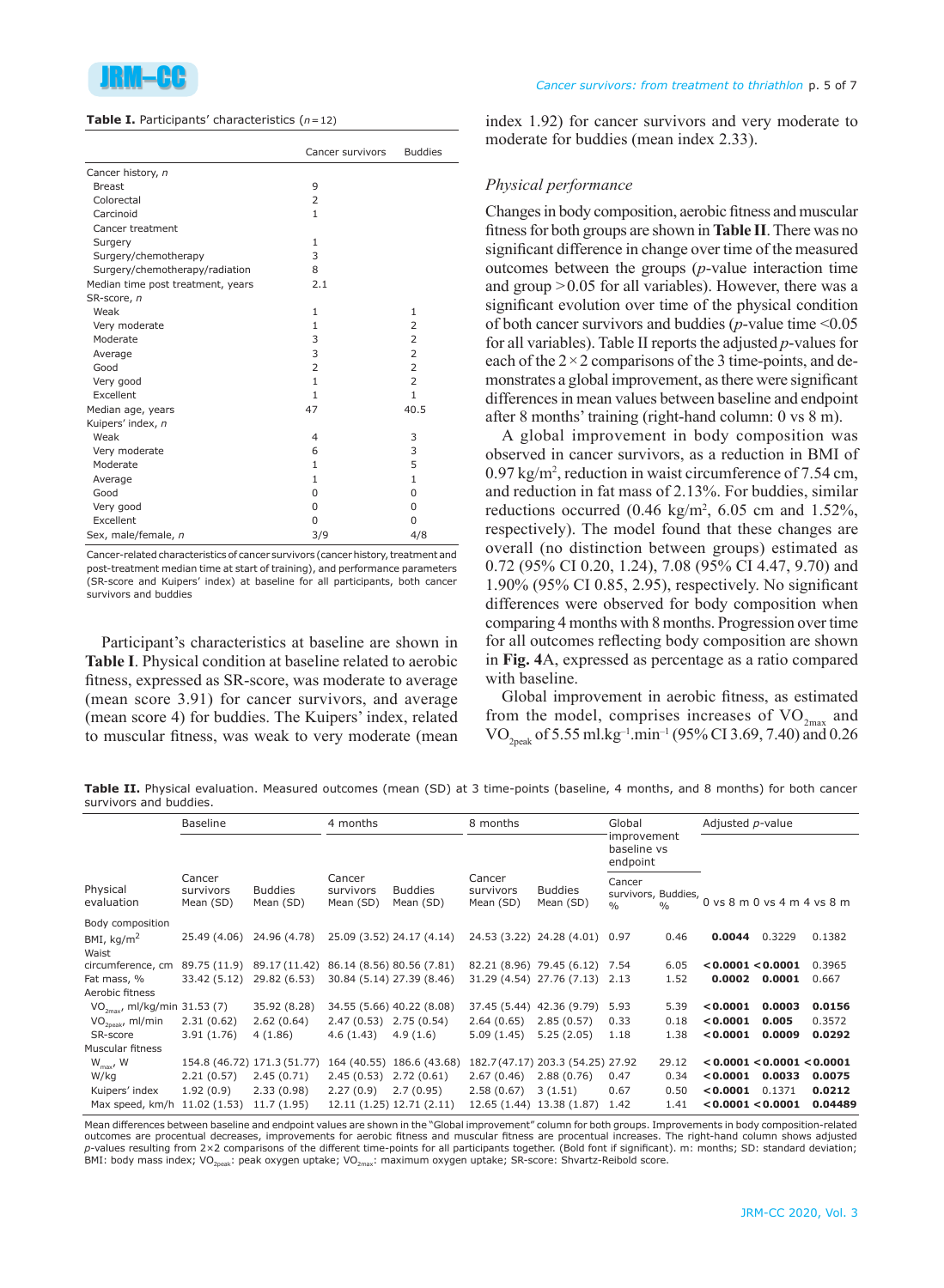ml.min–1 (95% CI 0.13, 0.40) respectively, for cancer survivors  $(p<0.0001)$ . Similar significant increases for buddies were 5.39 ml.kg<sup>-1</sup>.min<sup>-1</sup> and 0.18 ml.min<sup>-1</sup>. These results correspond to an increase in SR-score of more than 1 for both groups  $(95\% \text{ CI } 0.76, 1.65)$ , which means that the aerobic fitness norm shifts 1 category comparing baseline with endpoint (0 vs 8 months). Moreover, SR-score and  $VO_{2max}$  significantly improved at every intermediate test (see adjusted *p*-values comparing other time-points in Table II). The progression over time of all variables reflecting aerobic fitness is shown in Fig. 4B as relative percentages compared with baseline.

Global improvement in muscular fitness is reflected by increases in  $W_{\text{max}}$ , W/kg and maximum running speed from baseline to 8 months (all *p*-values <0.0001). After 8 months of training, an increase of 27.92 W and 0.47 W/kg occurred for the cancer survivors, which is comparable with the global improvement in the buddies, who showed increases of 29.1 W and 0.34 W/kg, respectively. Model estimates are 27.88 W (95% CI 21.44, 34.32) and 0.41 W/kg (95% CI 0.26, 0.56), respectively. The Kuipers' index also increased significantly, by 0.60 (95% CI 0.30, 0.91) for both groups, reaching the next category. The progression over time of all variables reflecting muscular fitness is shown in Fig. 4C as relative percentages compared with baseline.

### **DISCUSSION**

This project investigated the impact of a supervised exercise training programme (TriaGO!) on aerobic fitness, muscular fitness and body composition in cancer survivors and their buddies. The programme combined cycling, swimming and running sessions with 7 intermediate races, 6 weeks' stabilization exercises and 2 intermediate physical tests. Intermediate physical tests examined individual aerobic fitness, muscular fitness and body composition after 4 and 8 months' training. The ultimate goal was to complete an ODT after 8 months of training. The group of participants that effectively started the ODT race, being 12 cancer survivors and 10 buddies, achieved this challenge sucessfully. TriaGO! showed that the physical condition of the group of cancer survivors improved over time, matching that of the group of buddies. This proofs that physicial reconditioning after cancer is possible.

The TriaGO! training programme introduces the concept of supervised endurance training for cancer survivors, in which close support by a personal buddyparticipant is part of the programme. Although the buddies were personally chosen by each cancer survivor, this group was considered to constitute a control group for comparing change in objective parameters of physical condition. The participants' motivations for participating in the programme were: having a planned goal, exercise in a group, having professional (high-level) coaches, being physically challenged, and experiencing fun in participation in sport.



The functional capacity of the neuromuscular, cardiovascular and respiratory systems declines, on average, from 0.5% to 3.5% per year with age (21). In response to the TriaGO! training programme, equivalent positive changes in physical condition were determined from baseline to post-intervention (8 months), for both cancer survivors and their buddies. The change in  $VO_{2<sub>max</sub>}$  that is clinically significant to cancer survivors is unknown, but, in general, an increase of  $3.5 \text{ ml} \text{ kg}^{-1}$ .  $min^{-1}$  is associated with a 17–25% decrease in risk of all-cause mortality (22). The results of the current study demonstrate a clinically meaningful improvement after the TriaGO! training programme (i.e. a mean increase in  $VO_{2\text{max}}$  of 5.55 ml.kg<sup>-1</sup>.min<sup>-1</sup> (95% CI 3.69, 7.40)). In addition, the first intermediate test at 4 months, showed an increase in  $VO_{2m}$  of 3.27 ml.kg<sup>-1</sup>.min<sup>-1</sup>, demonstrating clinical relevance. Aerobic fitness norms increased by 1 category, from moderate to average, according to Shvartz & Reibold (19). In addition, the Kuipers' performance index, which is a sensitive parameter to detect differences in maximal aerobic power (20), demonstrated an overall improvement and shifted one category. For cancer survivors from 1 (weak) to 2 (very moderate) and for buddies from 2 (very moderate) to 3 (moderate).

The TriaGO! concept is in line with World Health Organization (WHO) guidelines, which encourage supervised training to enhance adherence with the programme and to prevent injuries. The outcome of the TriaGO! programme was maximized by using supervisors with experience in oncological rehabilitation and in the specific triathlonassociated sport activities. This is a different approach to that of standard rehabilitation programmes, based on instructions to complete exercises at home, for which it is known that cancer survivors do not attain this kind of health maintenance. There are a number of barriers to improving exercise participation, such as lack of facilities, mental difficulties, solitary exercises, or fear of doing harm (23). Supervised exercise could therefore help facilitate the transition to incorporating PA into everyday life after cancer, thus influencing long-term maintenance of health in these patients (24, 25). In addition, the concept of a buddy-participant appears to be advantageous. Before completing the ODT all participants reported a positive impact on their quality of life and, to date, TriaGO! participants have maintained lifestyle changes and exercise on a regularly basis, which is the ultimate goal.

### *Conclusion*

The TriaGO! programme met the physical needs of cancer survivors after treatment and provided socio-emotional support. Through measurement of objective parameters, this study demonstrated that physical reconditioning is possible in cancer survivors. The physical performance of the cancer survivors and their buddies improved to the same extent. Physical rehabilitation remains an indispensable element in follow-up care after cancer treatment. A supervised programme is recommended for cancer